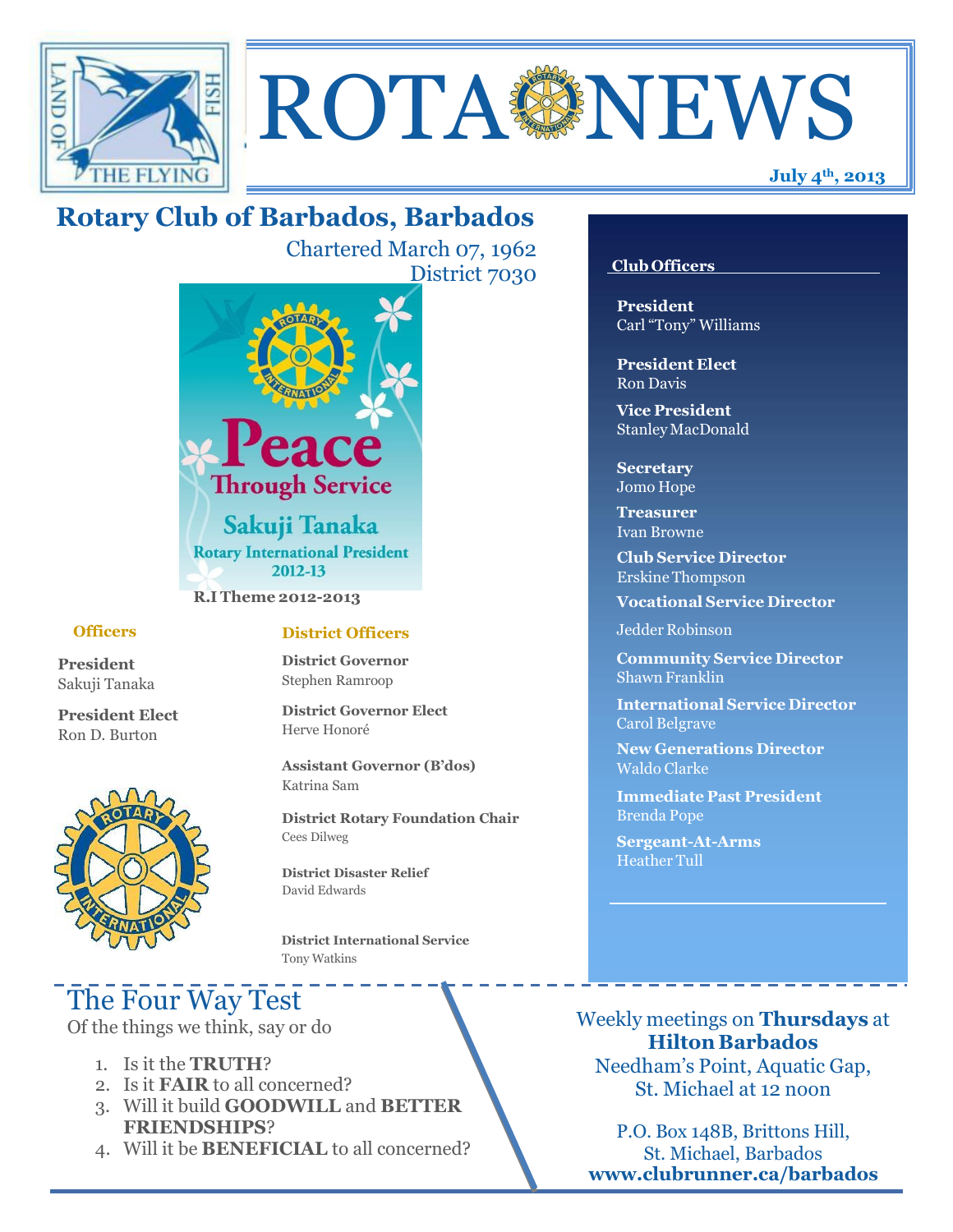### **Gates Foundation joins with Rotary to boost polio endgame support**

By Dan Nixon and Arnold R. Grahl

Rotary News -- 25 June 2013

An announcement at the Rotary International Convention in Lisbon, Portugal, set the stage for a bold new chapter in the partnership between Rotary and the Bill & Melinda Gates Foundation in the campaign for polio eradication.

"Going forward, the Gates Foundation will match twoto-one, up to US\$35 million per year, every dollar Rotary commits to reduce the funding shortfall for polio eradication through 2018," said Jeff Raikes, the foundation's chief executive officer, in a prerecorded video address shown during the convention's plenary session on 25 June. "If fully realized, the value of this new partnership with Rotary is more than \$500 million. In this way, your contributions to polio will work twice as hard."

The joint effort, called End Polio Now – Make History Today, comes during a critical phase for the [Global](http://www.polioeradication.org/)  [Polio Eradication Initiative .](http://www.polioeradication.org/) The estimated cost of the initiative's [2013-18 Polio Eradication and Endgame](http://www.polioeradication.org/Resourcelibrary/Strategyandwork.aspx)  [Strategic Plan i](http://www.polioeradication.org/Resourcelibrary/Strategyandwork.aspx)s \$5.5 billion. [Funding commitments ,](http://www.rotary.org/en/MediaAndNews/News/Pages/130425_news_summit.aspx) announced at the Global Vaccine Summit in April, total \$4 billion. Unless the \$1.5 billion funding gap is met, immunization levels in polio-affected countries will decrease. And if polio is allowed to rebound, within a decade, more than 200,000 children worldwide could be paralyzed every year.

Rotary and the Gates Foundation are determined not to let polio make a comeback.

"We will combine the strength of Rotary's network with our resources, and together with the other partners in the Global Polio Eradication Initiative (GPEI), we will not just end a disease but change the face of public health forever," said Raikes.

In 2007, the Gates Foundation gave The Rotary Foundation a \$100 million challenge grant for polio eradication, and in 2009, increased it to \$355 million. Rotary agreed to raise \$200 million in matching funds by 30 June 2012, but Rotarians in fact raised \$228.7 million toward the challenge

"Now is the time for us all to take action: Talk to your government leaders, share your polio story with your social networks, and encourage others to join you in supporting this historic effort," Raikes added. "When Rotarians combine the passion for service along with the power of a global network, you are unstoppable, and the Gates Foundation is proud to partner with you. Let's make history and End Polio Now."

## **Endgame strategy**

Bruce Aylward, assistant director-general for Polio, Emergencies and Country Collaboration at the World Health Organization -- a GPEI partner -- said that the finish line for polio eradication is in sight, but cautioned that "it is one thing to see the finish line; it is another to cross it."

Sharing details of the latest polio eradication strategic plan, he said the plan is historic in finally setting out the endgame, the final steps needed to wipe out polio.

"We now have the plan to complete the program of PolioPlus," Aylward said. "And we have the backing of you, Rotarians around the world, to get the job done."

Actress Archie Panjabi, a Rotary polio eradication ambassador, recounted how, as a 10-year-old living in India, she had seen children crawling along the streets, propelled only by their hands. The image troubled her for years. When she was asked to join Rotary's This Close campaign in 2011, she said she realized that the children she'd seen were polio victims, and that by working to eliminate polio, she could help prevent others from suffering in that way.

# **Meeting Details**

Fellowship Meeting held on Thursday, June  $27<sup>th</sup>$ , 2013

### Sgt-at-Arms: **PDG David Edwards**

| Fines |  |
|-------|--|
|       |  |
|       |  |

- $$143.00$
- Raffle \$49.52
- Attendance 38.6%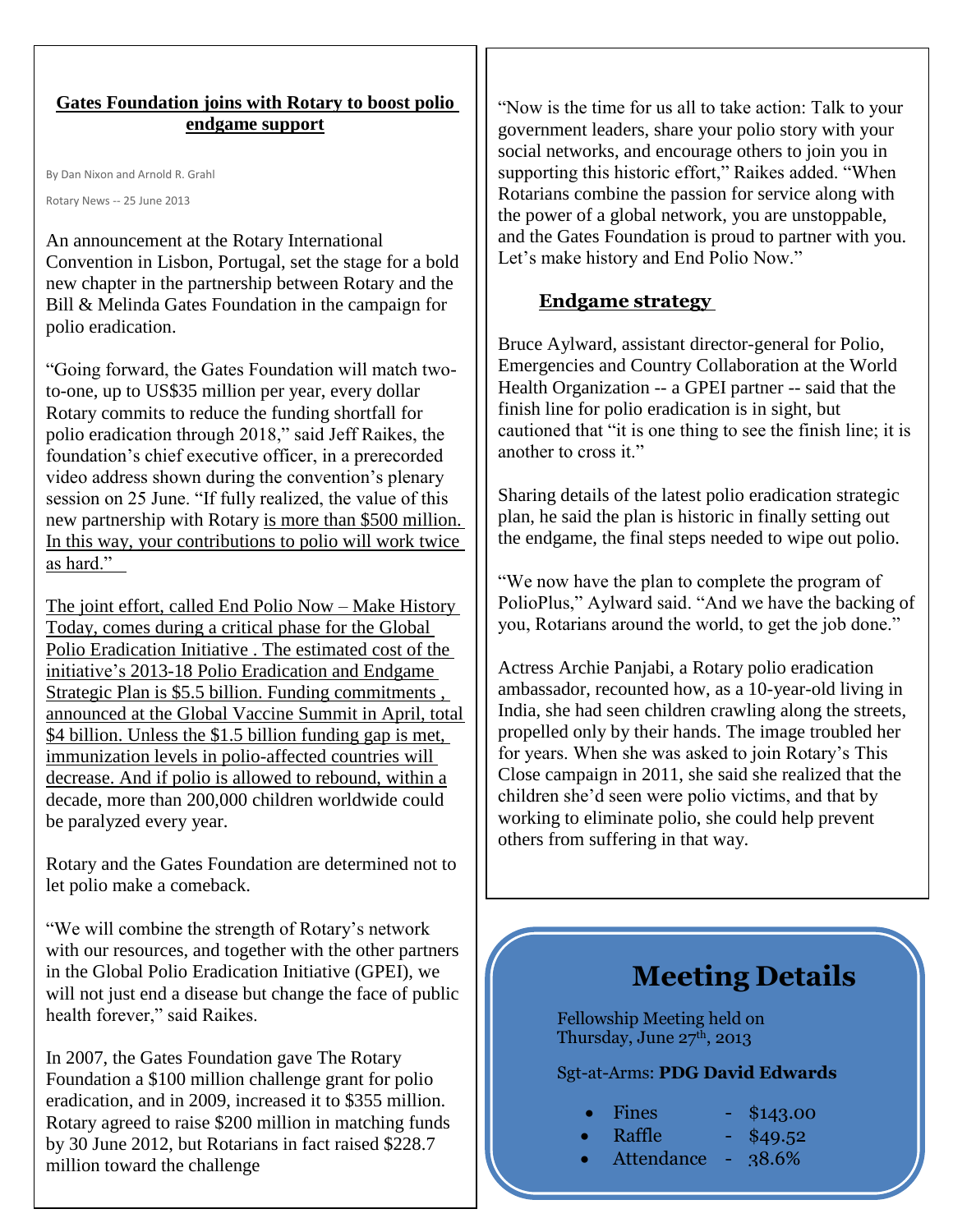ambassador, I will continue to do whatever I can to spread the "I came to realize that we still have work to do, and how important it is for people like me -- people like you -- to use our voices to raise awareness of, and support for, the global effort to eradicate polio," Panjabi said. "As a Rotary polio word."

## **Million dollar donation**

John Germ, vice chair of the International PolioPlus Committee, asked Rotarians to reach out to their non-Rotarian colleagues to raise money for polio eradication. He also introduced Sir Emeka Offor, a Nigerian Rotarian, who announced that he is making a new US\$1 million contribution to PolioPlus.

During a PolioPlus Advocacy workshop a day earlier, Offor had explained that his contributions to a number of causes are motivated by his humble origins. Now, as a successful businessman, he enjoys giving in order to help others avoid the circumstances he faced.

As a Rotarian, he said he takes pride in Rotary's good work and in the organization's leadership in the polio eradication campaign.

"I hope my means will inspire others to join the fight to end polio in Nigeria," Offor said. "Polio can be eradicated in my country in my lifetime, and it will be."

Also during the plenary session, Rotary Foundation Trustee Chair Wilfrid Wilkinson reviewed The Rotary Foundation's accomplishments, all of which were made possible by a 1960s decision by Rotary leaders to use Foundation grants to fund Rotary service.

"Because of the one moment ... because of their ambition, I can look back with all of you at 50 incredible years of achievements through our Foundation -- lives that we have touched, lives that we have saved, lives to which we have brought health, education, and hope," Wilkinson said. "And we can look ahead, in just a few years now, to a world free of polio."

## **Future Vision launch**

On 1 July, all Rotary districts will begin using the Rotary Foundation's new grant model, which has been known as Future Vision. Future Vision Committee Chair Luis Giay lead convention attendees in a countdown to the launch of the grant model Tuesday, as the plenary video screens displayed a rocket blasting off into space.

"We are at an unprecedented time in the history of our Rotary Foundation. We are beginning our greatest transformation," Giay said. "Through Future Vision, the Rotary Foundation Trustees have sought to strengthen clubs and districts by providing grants that can help them be more proactive in addressing priority world needs."

Jorge Aufranc, past governor of District 4250, also shared how the new grant model has helped his district make a big impact in helping promote literacy and economic development in local communities. He said the district feared it would lose its connections when the Future Vision pilot began. But in reality, what could have been a challenge turned into an opportunity to do even more good.

Aufranc introduced Mirna Pérez, the principal at Próximos Pasos, one of the schools helped by a District 4250 global grant. Pérez shared how a mechanical cow has helped students receive proper nutrition, and be more alert for their studies. It has also given them an incentive to come to school. The device turns soy beans into milk and a pulp called okara, and twice a week community members come to the school to bake cakes and tortillas.

"Now the girls are becoming confident women who can succeed through education and become a generation that can go much further than their ancestors," Pérez said



**Jeff Raikes, chief executive officer of the Bill & Melinda Gates Foundation, addresses Rotarians during the third plenary session Tuesday via a prerecorded video message**

## **Notices**

**Please note that the new board for 2013-2014 will be displayed in next week's bulletin.** 

#### **Meeting Details**

Fellowship Meeting held on Thursday, June 20th 2013

Sgt-at-Arms: **Joel McCarthy**

- Fines \$140.00
	- Raffle \$96.00
- Attendance 43%
-